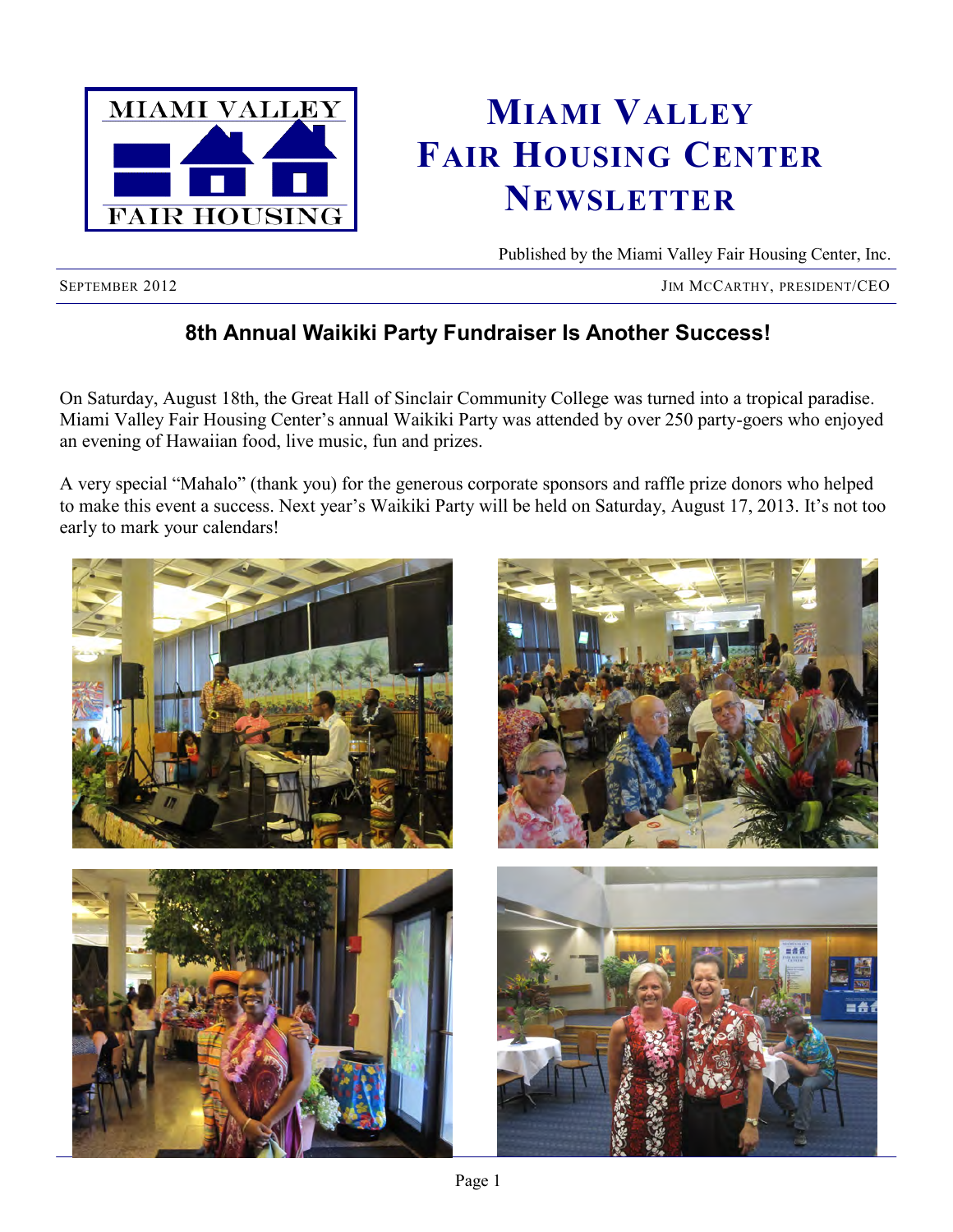# **Support Miami Valley Fair Housing And Get A Great Meal Too!**



## **Miami Valley Fair Housing to sponsor**  *How to Survive a Plague*

The Miami Valley Fair Housing Center, along with the City of Dayton Human Relations Council, is sponsoring one of the films at this month's LGBT Film



Festival. *How to Survive a Plague* is the story of two coalitions—ACT UP and TAG (Treatment Action Group) whose activism and innovation turned AIDS from a death sentence into a manageable condition.

The film festival will again be held at [The Neon](http://www.neonmovies.com/) and run from September 28 through the 30th. For information on all the films and show times visit [LGBT Film Festival.](http://daytonlgbt.com/)

# **National Origin Discrimination Facts from the Justice Department**

Federal laws prohibit discrimination based on a person's national origin, race, color, religion, disability, sex, and familial status. Laws prohibiting national origin discrimination make it illegal to discriminate because of a person's birthplace, ancestry, culture or language. This means people cannot be denied equal opportunity because they or their family are from another country, because they have a name or accent associated with a national origin group, because they participate in certain customs associated with a national origin group, or because they are married to or associate with people of a certain national origin.

The Department of Justice's Civil Rights Division is concerned that national origin discrimination may go unreported in the United States because victims of discrimination do not know their legal rights, or may be afraid to complain to the government. To address this problem, the Civil Rights Division has established a National Origin Working Group to help citizens and immigrants better understand and exercise their legal rights. If you think you, or someone you know, has been discriminated against because of national origin and want to learn more about exercising your legal rights, you can get more information on the Justice Department website at [www.justice.gov/crt/legalinfo/natorigin.php.](http://www.justice.gov/crt/legalinfo/natorigin.php) There you can download a brochure that explains the laws prohibiting national origin discrimination in great detail.

If you need additional information you can call the Miami Valley Fair Housing Center at 937-223-6035 or visit us on the web at [www.mvfairhousing.com.](http://www.mvfairhousing.com)

### **The Book Corner The New Suburbanites: Race and Housing in the Suburbs** *by Robert W. Lake*



Homeownership in the United States is a source of security, a sign of status, a means of equity accumulation, and a bond to the community. The basic premise underlying *The New Suburbanites* is the preeminence of equal access. Survey data collected for this analysis pertains to successful homebuyers—whites and blacks who were able to negotiate safely the treacherous housing market conditions.

*Robert W. Lake* is professor at the Rutgers University Center for Urban Policy Research.